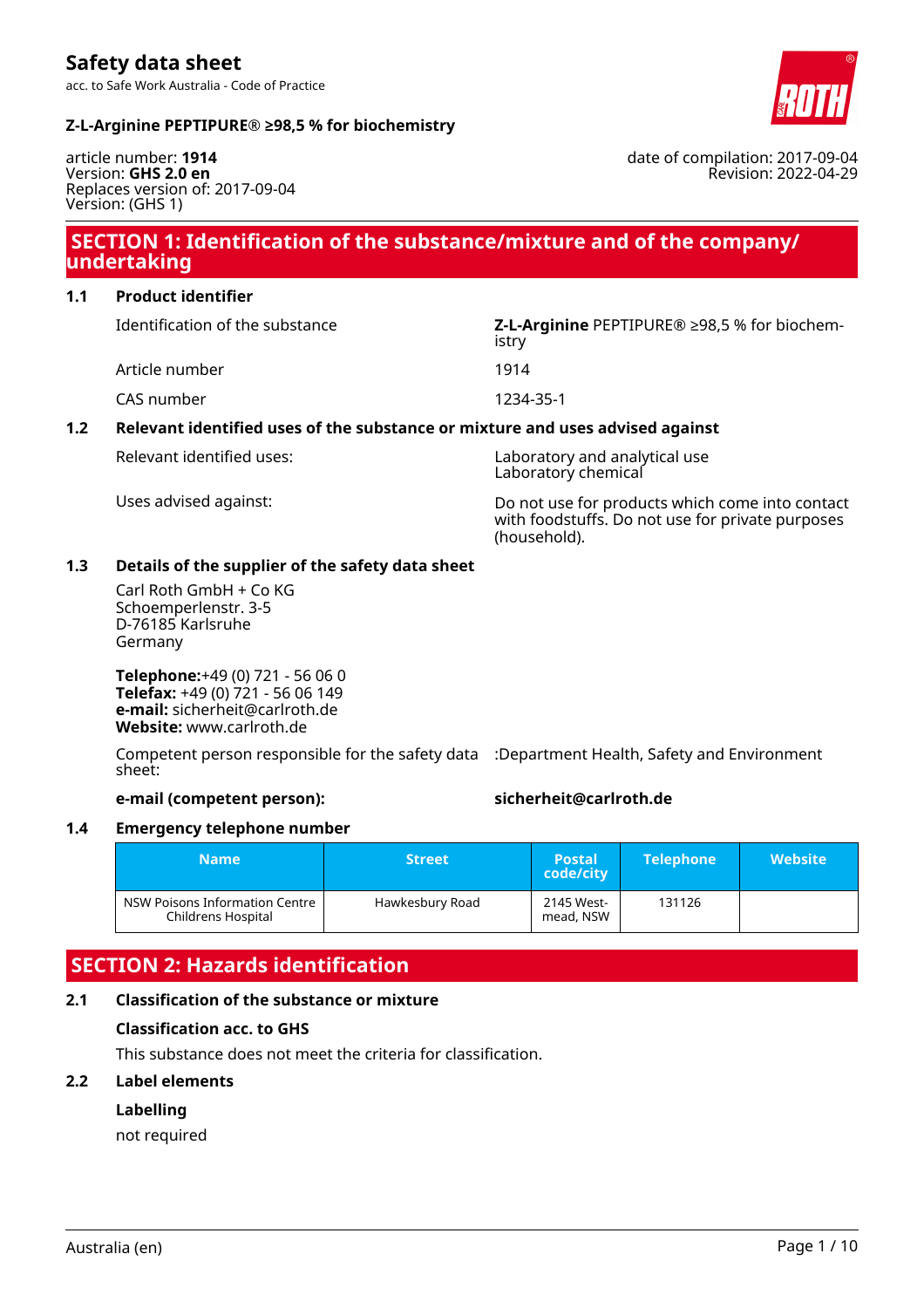acc. to Safe Work Australia - Code of Practice

#### **Z-L-Arginine PEPTIPURE® ≥98,5 % for biochemistry**



article number: **1914**

#### **2.3 Other hazards**

#### **Results of PBT and vPvB assessment**

According to the results of its assessment, this substance is not a PBT or a vPvB.

### **SECTION 3: Composition/information on ingredients**

#### **3.1 Substances**

| Name of substance | Z-L-Arginine             |
|-------------------|--------------------------|
| Molecular formula | $C_{14}H_{20}N_{4}O_{4}$ |
| Molar mass        | 308.3 $9/_{\text{mol}}$  |
| CAS No            | 1234-35-1                |

### **SECTION 4: First aid measures**

#### **4.1 Description of first aid measures**



#### **General notes**

Take off contaminated clothing.

### **Following inhalation**

Provide fresh air.

#### **Following skin contact**

Rinse skin with water/shower.

#### **Following eye contact**

Rinse cautiously with water for several minutes.

#### **Following ingestion**

Rinse mouth. Call a doctor if you feel unwell.

**4.2 Most important symptoms and effects, both acute and delayed** Symptoms and effects are not known to date.

### **4.3 Indication of any immediate medical attention and special treatment needed** none

# **SECTION 5: Firefighting measures**

**5.1 Extinguishing media**



#### **Suitable extinguishing media**

co-ordinate firefighting measures to the fire surroundings water, foam, dry extinguishing powder, ABC-powder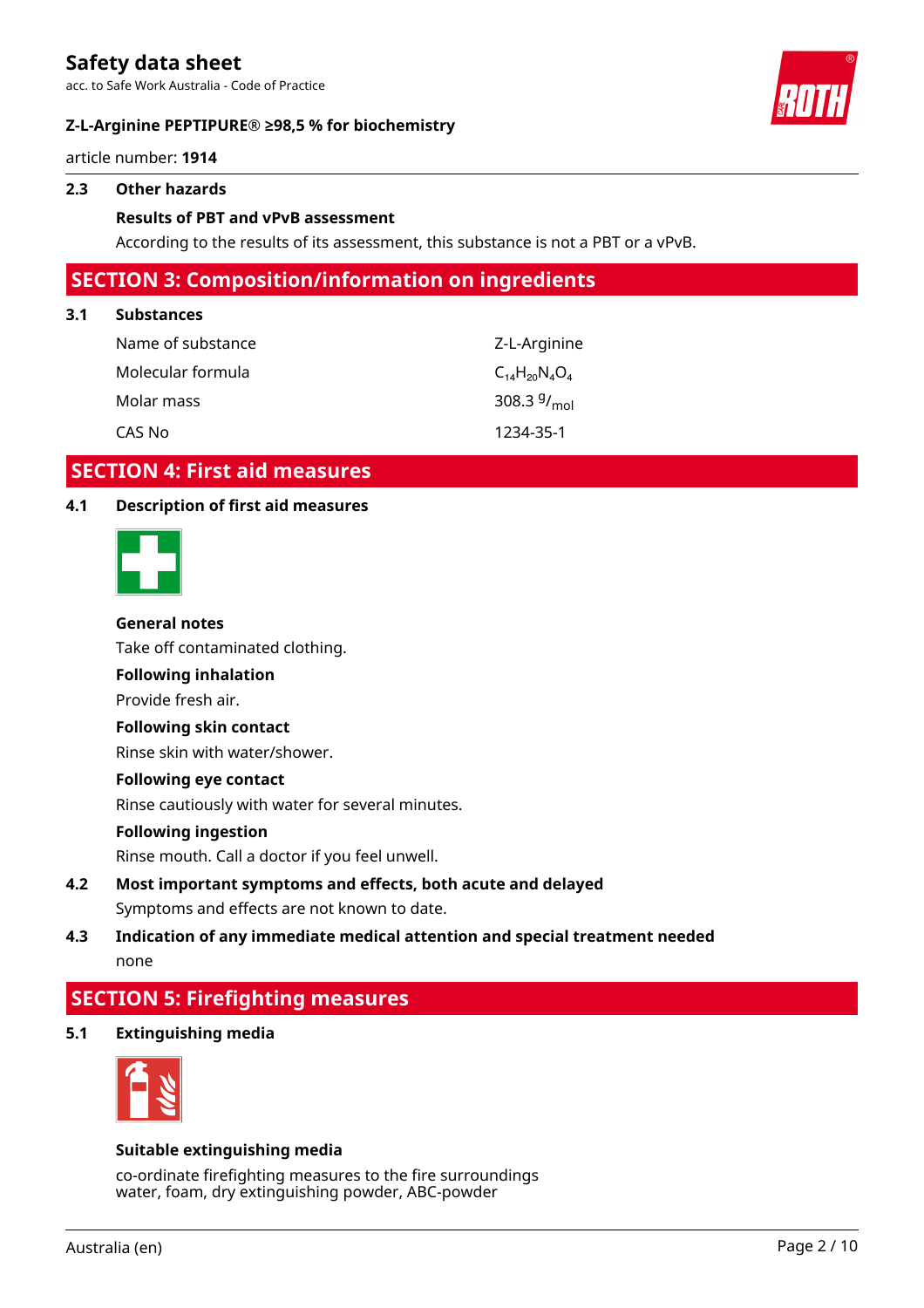acc. to Safe Work Australia - Code of Practice

#### **Z-L-Arginine PEPTIPURE® ≥98,5 % for biochemistry**



article number: **1914**

#### **Unsuitable extinguishing media**

water jet

#### **5.2 Special hazards arising from the substance or mixture**

Combustible.

#### **Hazardous combustion products**

In case of fire may be liberated: Nitrogen oxides (NOx), Carbon monoxide (CO), Carbon dioxide (CO₂)

#### **5.3 Advice for firefighters**

In case of fire and/or explosion do not breathe fumes. Fight fire with normal precautions from a reasonable distance. Wear self-contained breathing apparatus.

# **SECTION 6: Accidental release measures**

**6.1 Personal precautions, protective equipment and emergency procedures**



#### **For non-emergency personnel**

No special measures are necessary.

**6.2 Environmental precautions**

Keep away from drains, surface and ground water.

#### **6.3 Methods and material for containment and cleaning up**

#### **Advice on how to contain a spill**

Covering of drains. Take up mechanically.

#### **Advice on how to clean up a spill**

Take up mechanically.

#### **Other information relating to spills and releases**

Place in appropriate containers for disposal. Ventilate affected area.

#### **6.4 Reference to other sections**

Hazardous combustion products: see section 5. Personal protective equipment: see section 8. Incompatible materials: see section 10. Disposal considerations: see section 13.

# **SECTION 7: Handling and storage**

#### **7.1 Precautions for safe handling**

No special measures are necessary.

#### **Advice on general occupational hygiene**

Keep away from food, drink and animal feedingstuffs.

#### **7.2 Conditions for safe storage, including any incompatibilities**

Store in a dry place.

#### **Incompatible substances or mixtures**

Observe hints for combined storage.

#### **Consideration of other advice:**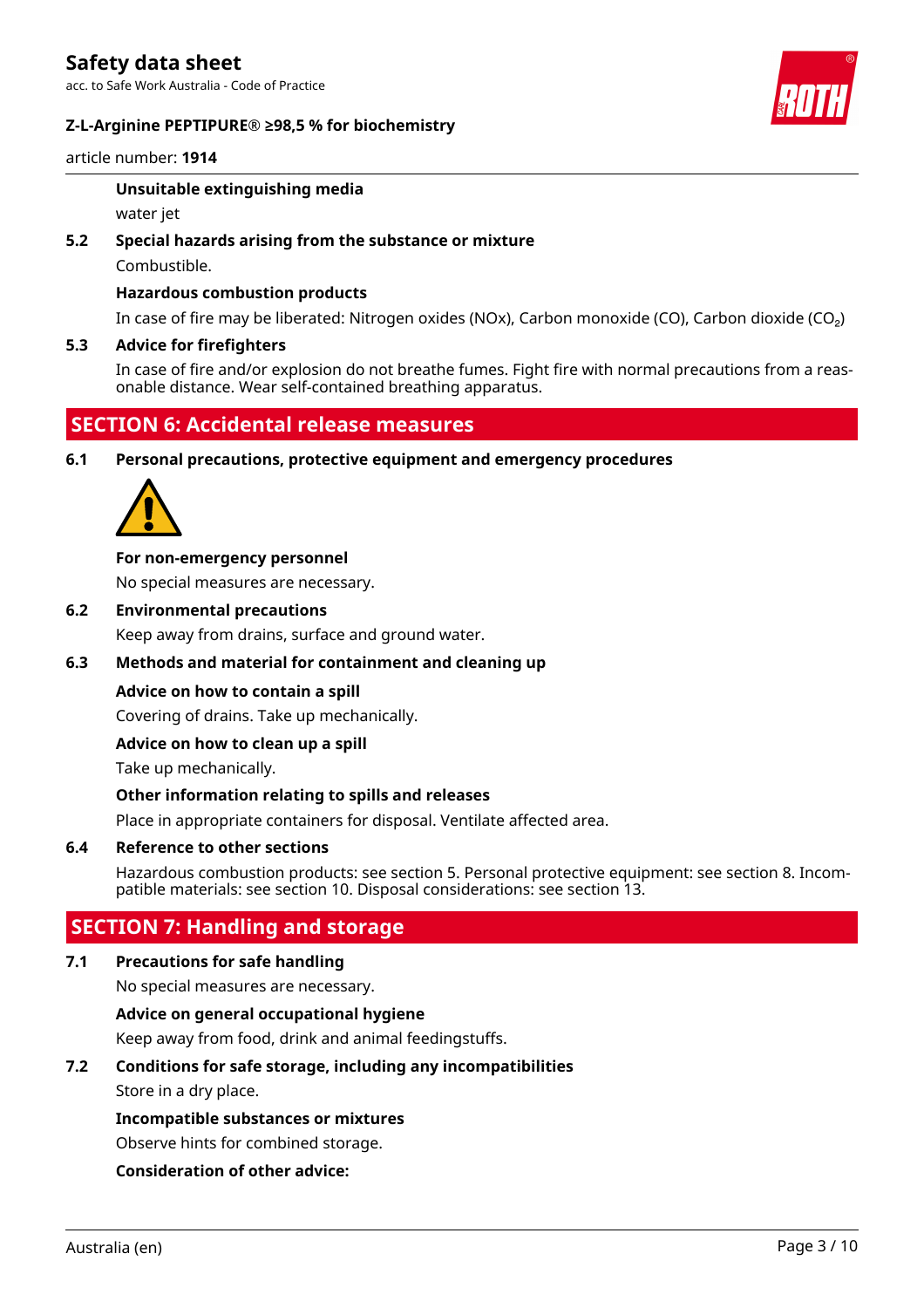acc. to Safe Work Australia - Code of Practice

#### **Z-L-Arginine PEPTIPURE® ≥98,5 % for biochemistry**



article number: **1914**

**Specific designs for storage rooms or vessels** Recommended storage temperature: 15 – 25 °C

**7.3 Specific end use(s)**

No information available.

### **SECTION 8: Exposure controls/personal protection**

**8.1 Control parameters**

#### **National limit values**

# **Occupational exposure limit values (Workplace Exposure Limits)**

This information is not available.

### **8.2 Exposure controls**

#### **Individual protection measures (personal protective equipment)**

#### **Eye/face protection**



Use safety goggle with side protection.

#### **Skin protection**



#### **• hand protection**

Wear suitable gloves. Chemical protection gloves are suitable, which are tested according to EN 374.

#### **• type of material**

NBR (Nitrile rubber)

#### **• material thickness**

>0,11 mm

#### **• breakthrough times of the glove material**

>480 minutes (permeation: level 6)

#### **• other protection measures**

Take recovery periods for skin regeneration. Preventive skin protection (barrier creams/ointments) is recommended.

#### **Respiratory protection**



Respiratory protection necessary at: Dust formation. Particulate filter device (EN 143). P1 (filters at least 80 % of airborne particles, colour code: White).

#### **Environmental exposure controls**

Keep away from drains, surface and ground water.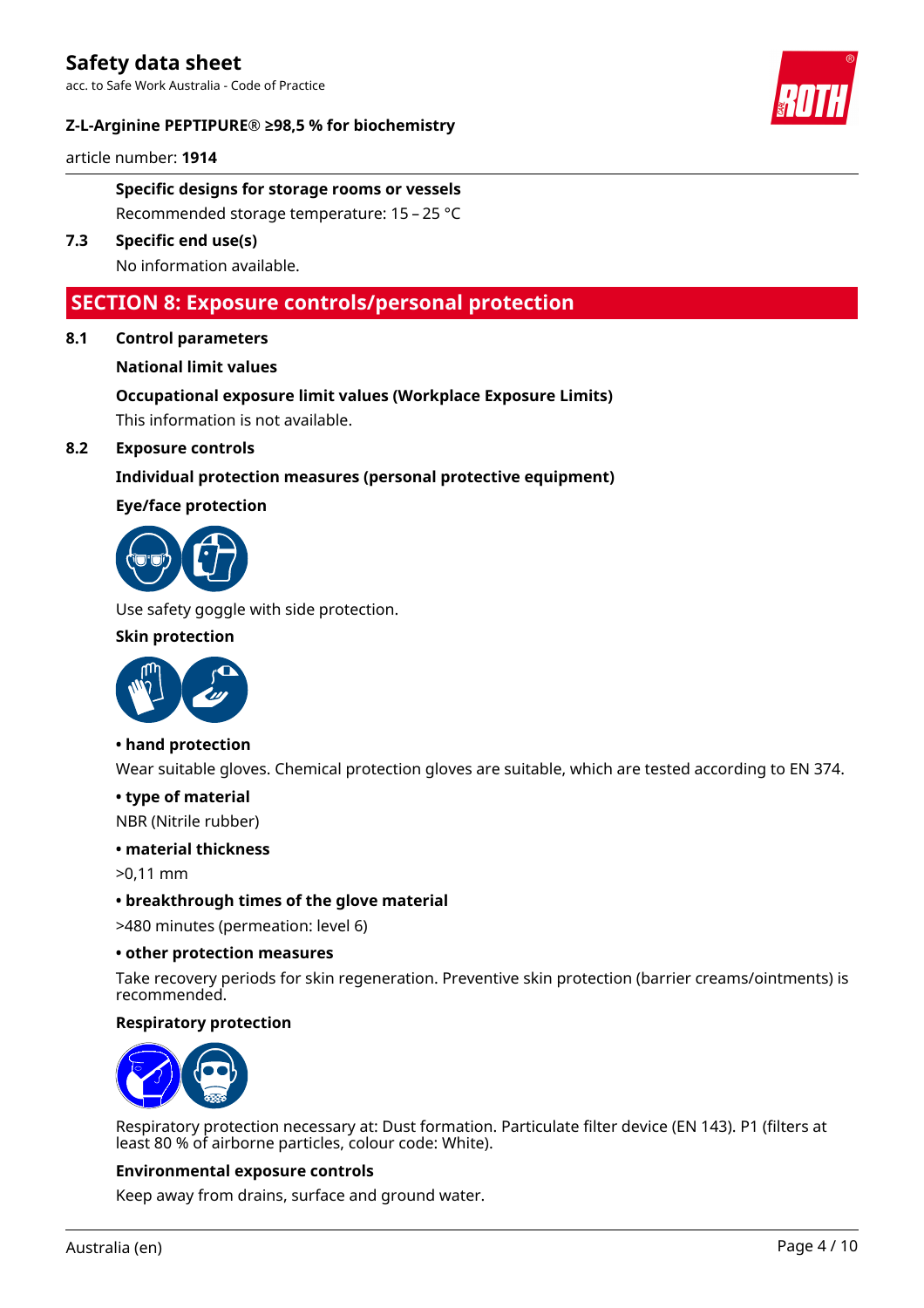acc. to Safe Work Australia - Code of Practice

### **Z-L-Arginine PEPTIPURE® ≥98,5 % for biochemistry**



article number: **1914**

# **SECTION 9: Physical and chemical properties**

| 9.1 | Information on basic physical and chemical properties       |                                                                |
|-----|-------------------------------------------------------------|----------------------------------------------------------------|
|     | Physical state                                              | solid                                                          |
|     | Form                                                        | powder                                                         |
|     | Colour                                                      | whitish                                                        |
|     | Odour                                                       | characteristic                                                 |
|     | Melting point/freezing point                                | 167 - 177 °C                                                   |
|     | Boiling point or initial boiling point and boiling<br>range | not determined                                                 |
|     | Flammability                                                | this material is combustible, but will not ignite<br>readily   |
|     | Lower and upper explosion limit                             | not determined                                                 |
|     | Flash point                                                 | not applicable                                                 |
|     | Auto-ignition temperature                                   | not determined                                                 |
|     | Decomposition temperature                                   | not relevant                                                   |
|     | pH (value)                                                  | not applicable                                                 |
|     | Kinematic viscosity                                         | not relevant                                                   |
|     | Solubility(ies)                                             |                                                                |
|     | Water solubility                                            | not determined                                                 |
|     | Partition coefficient                                       |                                                                |
|     | Partition coefficient n-octanol/water (log value):          | this information is not available                              |
|     | Vapour pressure                                             | not determined                                                 |
|     | Density and/or relative density                             |                                                                |
|     | Density                                                     | not determined                                                 |
|     | Relative vapour density                                     | information on this property is not available                  |
|     | Particle characteristics                                    | No data available.                                             |
|     | Other safety parameters                                     |                                                                |
|     | Oxidising properties                                        | none                                                           |
| 9.2 | <b>Other information</b>                                    |                                                                |
|     | Information with regard to physical hazard<br>classes:      | hazard classes acc. to GHS<br>(physical hazards): not relevant |
|     | Other safety characteristics:                               | There is no additional information.                            |
|     |                                                             |                                                                |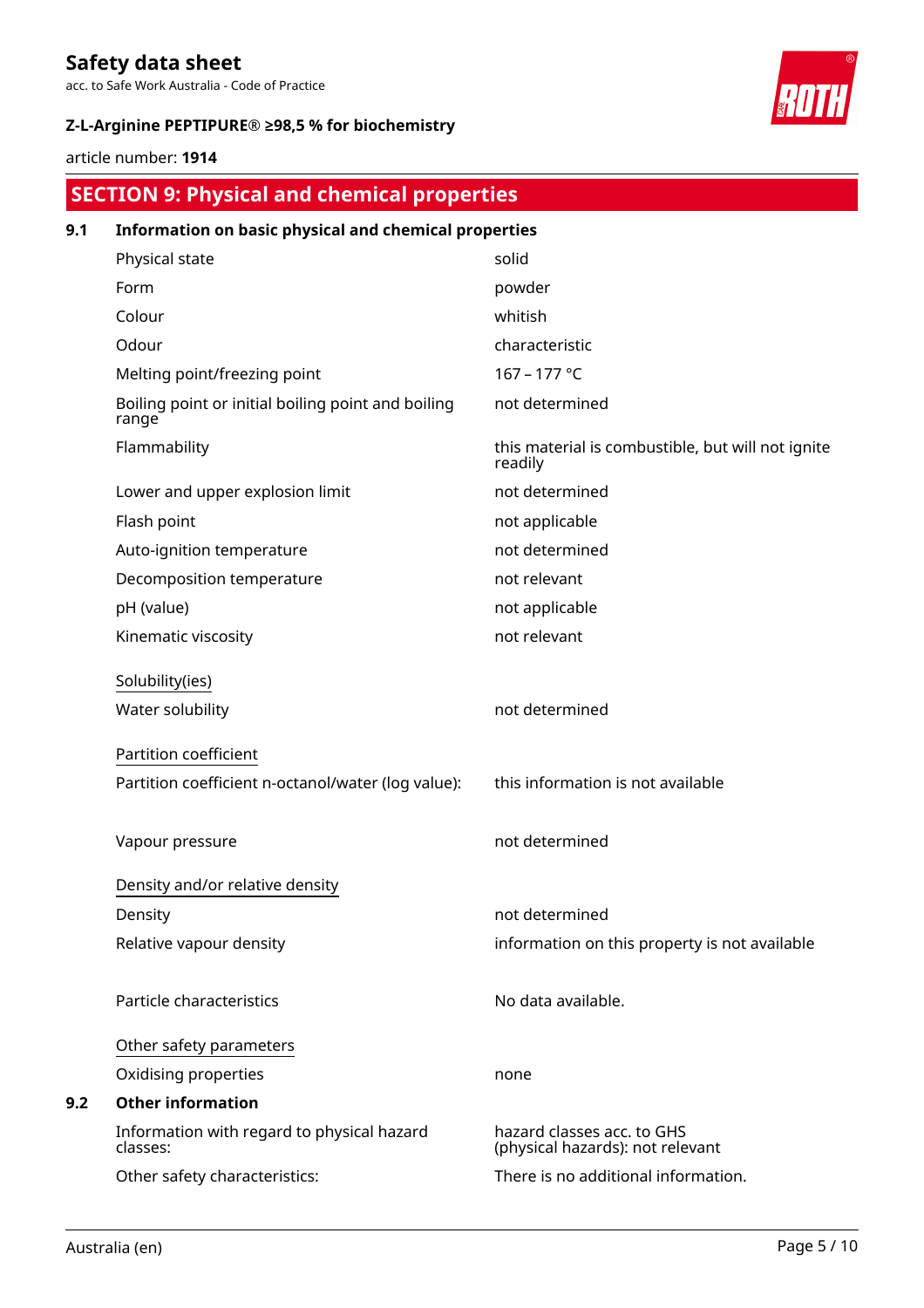acc. to Safe Work Australia - Code of Practice



### **Z-L-Arginine PEPTIPURE® ≥98,5 % for biochemistry**

#### article number: **1914**

# **SECTION 10: Stability and reactivity**

#### **10.1 Reactivity**

The product in the delivered form is not dust explosion capable; the enrichment of fine dust however leads to the danger of dust explosion.

#### **10.2 Chemical stability**

The material is stable under normal ambient and anticipated storage and handling conditions of temperature and pressure.

#### **10.3 Possibility of hazardous reactions**

**Violent reaction with:** strong oxidiser, Acids

**10.4 Conditions to avoid**

UV-radiation/sunlight. Protect from moisture. Keep away from heat.

**10.5 Incompatible materials**

There is no additional information.

### **10.6 Hazardous decomposition products**

Hazardous combustion products: see section 5.

# **SECTION 11: Toxicological information**

#### **11.1 Information on toxicological effects**

#### **Classification acc. to GHS**

This substance does not meet the criteria for classification.

#### **Acute toxicity**

Shall not be classified as acutely toxic.

#### **Skin corrosion/irritation**

Shall not be classified as corrosive/irritant to skin.

#### **Serious eye damage/eye irritation**

Shall not be classified as seriously damaging to the eye or eye irritant.

#### **Respiratory or skin sensitisation**

Shall not be classified as a respiratory or skin sensitiser.

#### **Germ cell mutagenicity**

Shall not be classified as germ cell mutagenic.

#### **Carcinogenicity**

Shall not be classified as carcinogenic.

#### **Reproductive toxicity**

Shall not be classified as a reproductive toxicant.

#### **Specific target organ toxicity - single exposure**

Shall not be classified as a specific target organ toxicant (single exposure).

#### **Specific target organ toxicity - repeated exposure**

Shall not be classified as a specific target organ toxicant (repeated exposure).

#### **Aspiration hazard**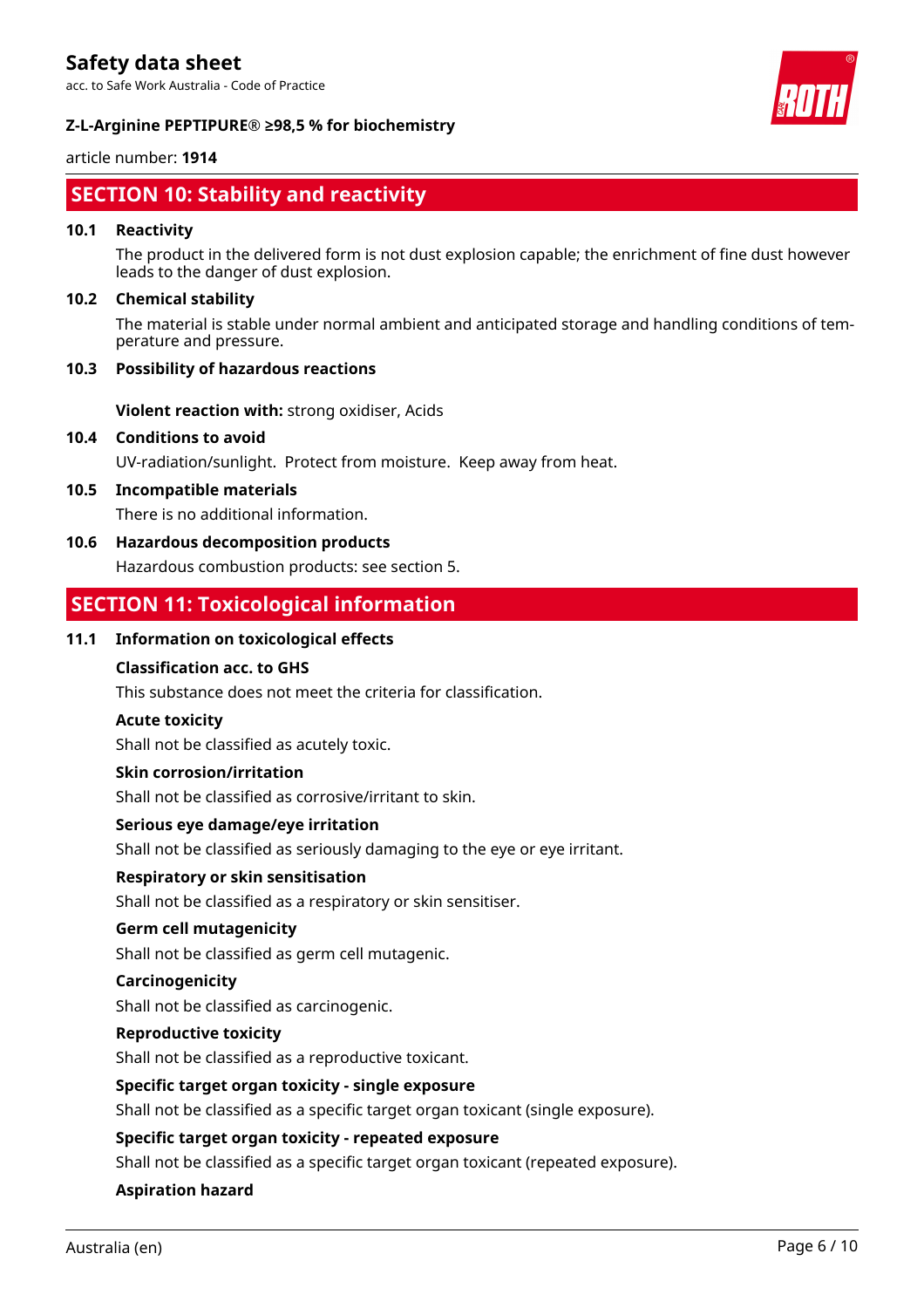acc. to Safe Work Australia - Code of Practice

#### **Z-L-Arginine PEPTIPURE® ≥98,5 % for biochemistry**



article number: **1914**

Shall not be classified as presenting an aspiration hazard.

#### **Symptoms related to the physical, chemical and toxicological characteristics**

#### **• If swallowed**

Data are not available.

#### **• If in eyes**

Data are not available.

#### **• If inhaled**

Data are not available.

#### **• If on skin**

Data are not available.

#### **• Other information**

Health effects are not known.

# **11.2 Endocrine disrupting properties**

Not listed.

# **SECTION 12: Ecological information**

#### **12.1 Toxicity**

#### **Biodegradation**

Data are not available.

#### **12.2 Process of degradability**

Theoretical Oxygen Demand with nitrification: 1.797  $mg/mq$ Theoretical Oxygen Demand: 1.453  $mg/m<sub>g</sub>$ Theoretical Carbon Dioxide: 1.998  $mg/mq$ 

#### **12.3 Bioaccumulative potential**

Data are not available.

#### **12.4 Mobility in soil**

Data are not available.

### **12.5 Results of PBT and vPvB assessment**

Data are not available.

#### **12.6 Endocrine disrupting properties** Not listed.

#### **12.7 Other adverse effects**

Data are not available.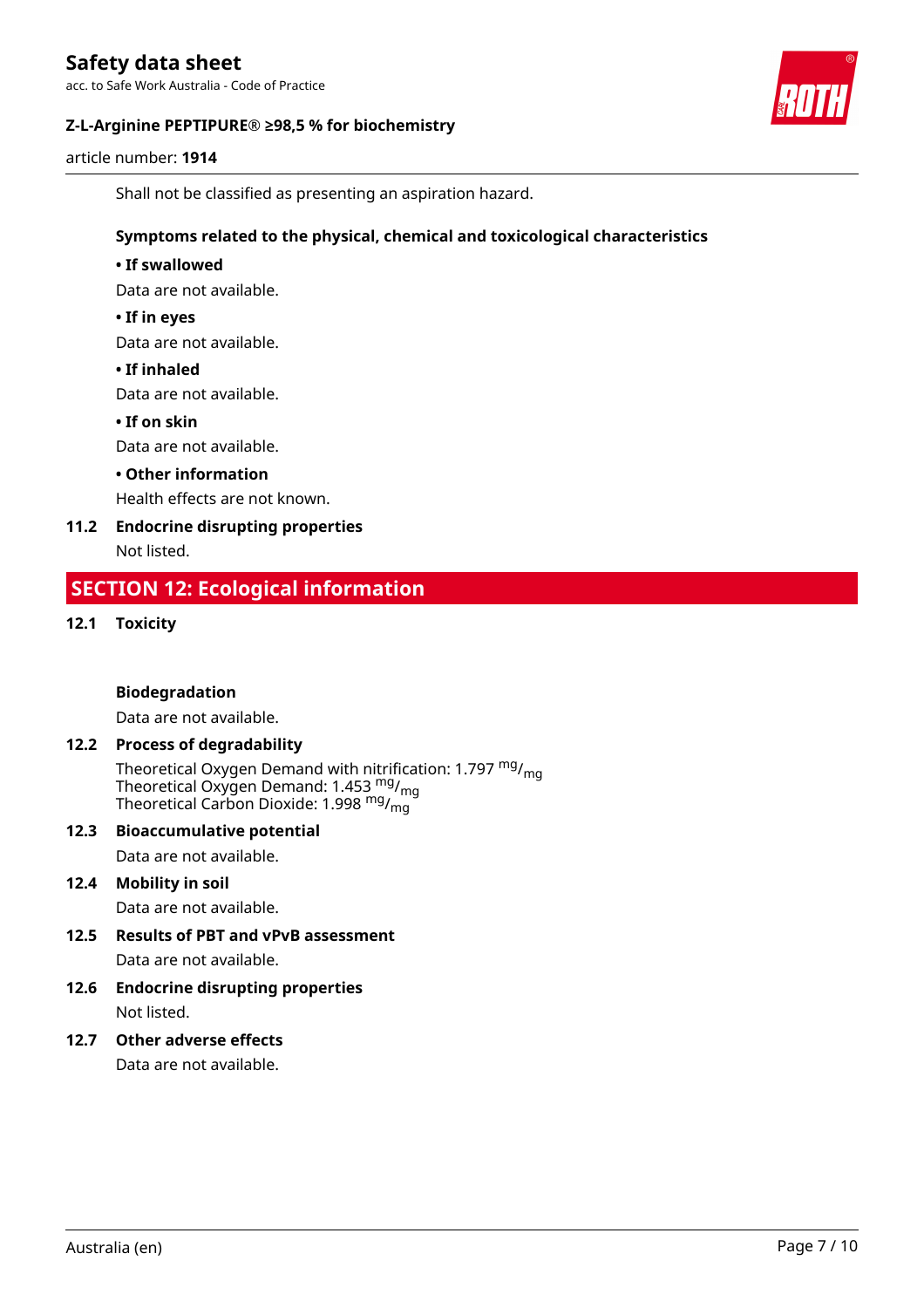acc. to Safe Work Australia - Code of Practice

#### **Z-L-Arginine PEPTIPURE® ≥98,5 % for biochemistry**



article number: **1914**

# **SECTION 13: Disposal considerations**

#### **13.1 Waste treatment methods**



Consult the appropriate local waste disposal expert about waste disposal.

#### **Sewage disposal-relevant information**

Do not empty into drains.

#### **13.3 Remarks**

Waste shall be separated into the categories that can be handled separately by the local or national waste management facilities. Please consider the relevant national or regional provisions.

- 
- **14.2 UN proper shipping name** not assigned
- **14.3 Transport hazard class(es)** not assigned
- **14.4 Packing group not assigned not assigned**
- 

**14.1 UN number 14.1 UN** number

- 
- 
- 

**14.5 Environmental hazards** non-environmentally hazardous acc. to the dangerous goods regulations

- **14.6 Special precautions for user** There is no additional information.
- **14.7 Transport in bulk according to IMO instruments** The cargo is not intended to be carried in bulk.

#### **14.8 Information for each of the UN Model Regulations**

**Transport informationNational regulationsAdditional information(UN RTDG)**

Not subject to transport regulations. UN RTDG

**International Maritime Dangerous Goods Code (IMDG) - Additional information** Not subject to IMDG.

**International Civil Aviation Organization (ICAO-IATA/DGR) - Additional information** Not subject to ICAO-IATA.

# **SECTION 15: Regulatory information**

**15.1 Safety, health and environmental regulations/legislation specific for the substance or mixture** There is no additional information.

#### **Other information**

Directive 94/33/EC on the protection of young people at work. Observe employment restrictions under the Maternity Protection Directive (92/85/EEC) for expectant or nursing mothers.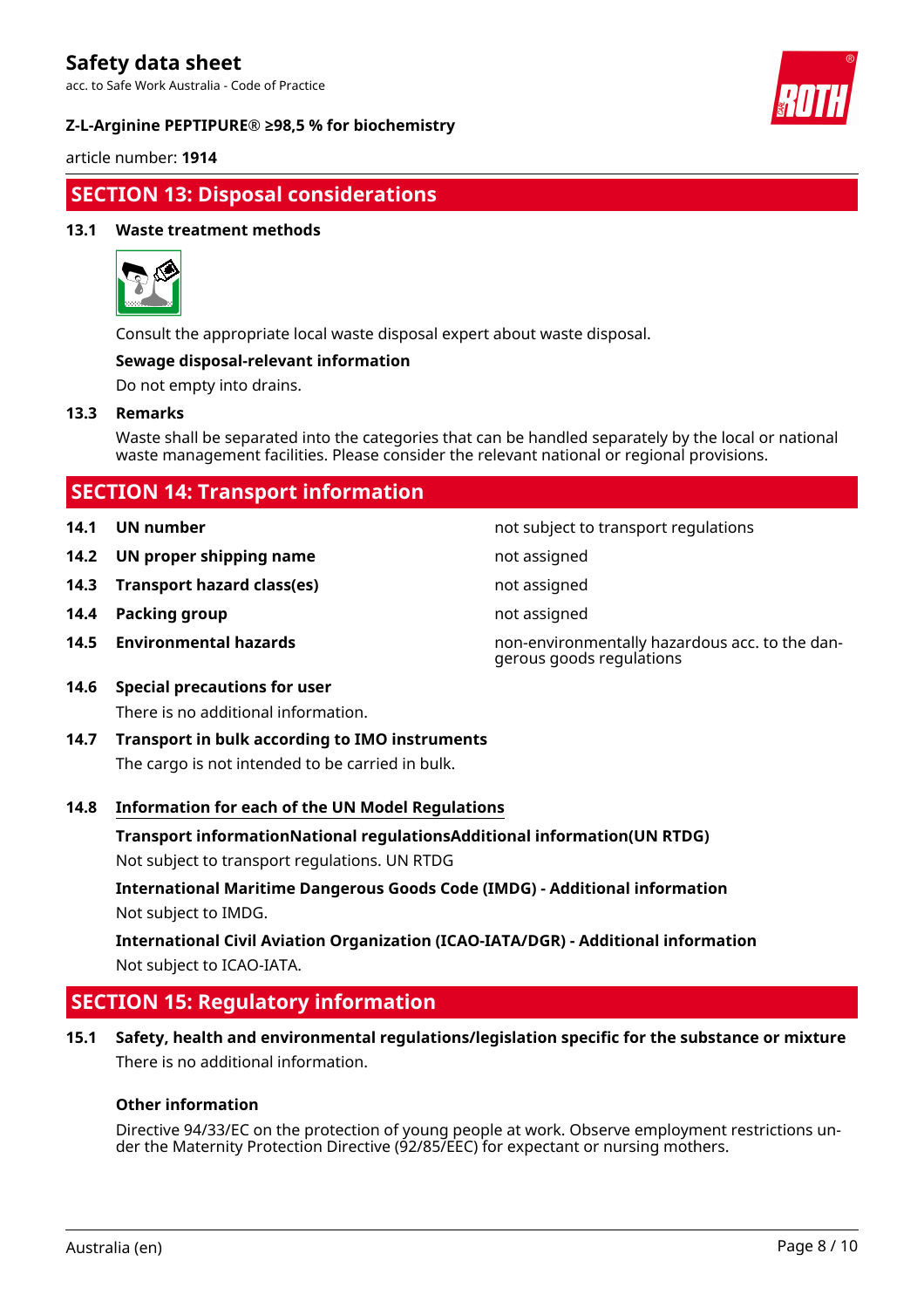acc. to Safe Work Australia - Code of Practice

### **Z-L-Arginine PEPTIPURE® ≥98,5 % for biochemistry**



article number: **1914**

#### **National inventories**

| <b>Country</b> | <b>Inventory</b> | <b>Status</b>       |
|----------------|------------------|---------------------|
| CA             | <b>NDSL</b>      | substance is listed |
| EU             | <b>ECSI</b>      | substance is listed |
| ΙP             | <b>ISHA-ENCS</b> | substance is listed |
| TW             | <b>TCSI</b>      | substance is listed |
| US.            | <b>TSCA</b>      | substance is listed |

#### **Legend**

ECSI EC Substance Inventory (EINECS, ELINCS, NLP) ISHA-ENCS Inventory of Existing and New Chemical Substances (ISHA-ENCS) NDSL Non-domestic Substances List (NDSL) TCSI Taiwan Chemical Substance Inventory TSCA Toxic Substance Control Act

#### **15.2 Chemical Safety Assessment**

No Chemical Safety Assessment has been carried out for this substance.

### **SECTION 16: Other information**

#### **Indication of changes (revised safety data sheet)**

Alignment to regulation: Globally Harmonized System of Classification and Labelling of Chemicals ("Purple book").

Restructuring: section 9, section 14

| <b>Section</b> | <b>Former entry (text/value)</b>                                                                                                                                                                                  | <b>Actual entry (text/value)</b>                                                                                             | Safety-<br>relev-<br>ant |
|----------------|-------------------------------------------------------------------------------------------------------------------------------------------------------------------------------------------------------------------|------------------------------------------------------------------------------------------------------------------------------|--------------------------|
| 2.1            | Classification acc. to GHS:<br>This substance does not meet the criteria for<br>classification in accordance with Regulation No<br>1272/2008/EC. This substance does not meet<br>the criteria for classification. | Classification acc. to GHS:<br>This substance does not meet the criteria for<br>classification.                              | yes                      |
| 2.2            | Signal word:<br>not required                                                                                                                                                                                      |                                                                                                                              | yes                      |
| 2.3            | Other hazards:<br>There is no additional information.                                                                                                                                                             | Other hazards                                                                                                                | yes                      |
| 2.3            |                                                                                                                                                                                                                   | Results of PBT and vPvB assessment:<br>According to the results of its assessment, this<br>substance is not a PBT or a vPvB. | yes                      |

#### **Abbreviations and acronyms**

| Abbr.         | <b>Descriptions of used abbreviations</b>                                                                      |  |
|---------------|----------------------------------------------------------------------------------------------------------------|--|
| CAS.          | Chemical Abstracts Service (service that maintains the most comprehensive list of chemical substances)         |  |
| DGR.          | Dangerous Goods Regulations (see IATA/DGR)                                                                     |  |
| <b>EINECS</b> | European Inventory of Existing Commercial Chemical Substances                                                  |  |
| <b>ELINCS</b> | European List of Notified Chemical Substances                                                                  |  |
| <b>GHS</b>    | "Globally Harmonized System of Classification and Labelling of Chemicals" developed by the United Na-<br>tions |  |
| <b>IATA</b>   | International Air Transport Association                                                                        |  |